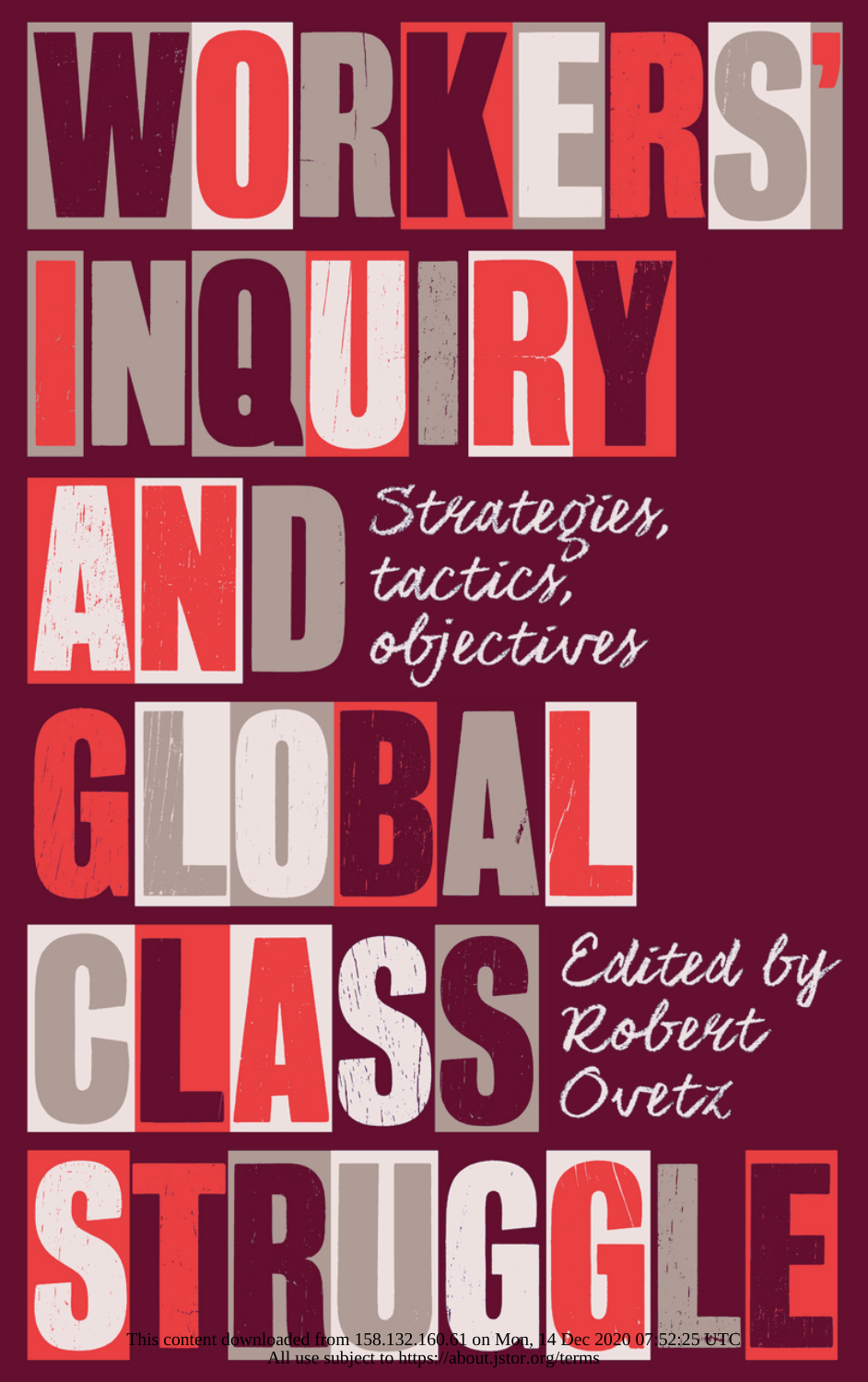Workers' Inquiry and Global Class Struggle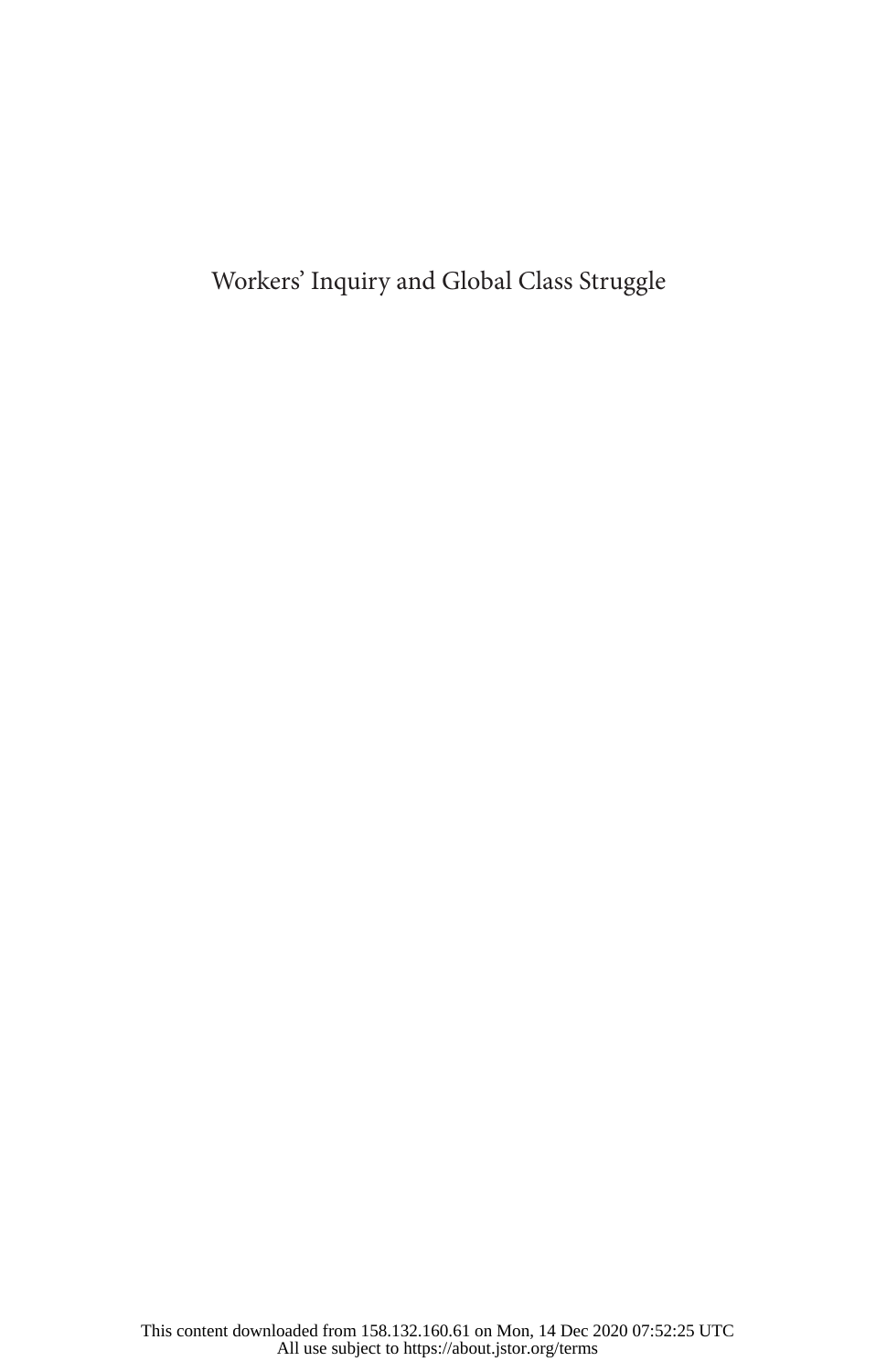### Wildcat: Workers' Movements and Global Capitalism

*Series Editors:* Immanuel Ness (City University of New York) Malehoko Tshoaedi (University of Johannesburg) Peter Cole (Western Illinois University) Raquel Varela (Instituto de História Contemporânea (IHC) of Universidade Nova de Lisboa, Lisbon New University) Kate Alexander (University of Johannesburg) Tim Pringle (SOAS, University of London)

Workers' movements are a common and recurring feature in contemporary capitalism. The same militancy that inspired the mass labour movements of the twentieth century continues to define worker struggles that proliferate throughout the world today.

For more than a century, labour unions have mobilised to represent the politicaleconomic interests of workers by uncovering the abuses of capitalism, establishing wage standards, improving oppressive working conditions, and bargaining with employers and the state. Since the 1970s, organised labour has declined in size and influence as the global power and influence of capital has expanded dramatically. The world over, existing unions are in a condition of fracture and turbulence in response to neoliberalism, financialisation, and the reappearance of rapacious forms of imperialism. New and modernised unions are adapting to conditions and creating class-conscious workers' movement rooted in militancy and solidarity. Ironically, while the power of organised labour contracts, working-class militancy and resistance persists and is growing in the Global South.

Wildcat publishes ambitious and innovative works on the history and political economy of workers' movements and is a forum for debate on pivotal movements and labour struggles. The series applies a broad definition of the labour movement to include workers in and out of unions, and seeks works that examine proletarianisation and class formation; mass production; gender, affective and reproductive labour; imperialism and workers; syndicalism and independent unions, and labour and Leftist social and political movements.

Also available:

*Choke Points: Logistics Workers Disrupting the Global Supply Chain* Edited by Jake Alimahomed-Wilson and Immanuel Ness

*Just Work? Migrant Workers' Struggles Today* Edited by Aziz Choudry and Mondli Hlatshwayo

*Wobblies of the World: A Global History of the IWW* Edited by Peter Cole, David Struthers and Kenyon Zimmer

*Southern Insurgency: The Coming of the Global Working Class* Immanuel Ness

*The Spirit of Marikana: The Rise of Insurgent Trade Unionism in South Africa* Luke Sinwell with Siphiwe Mbatha

*Solidarity:Latin America and the US Left in the Era of Human Rights* Steve Striffler

*Working the Phones: Control and Resistance in Call Centres* Jamie Woodcock

*The Cost of Free Shipping: Amazon in the Global Economy* Edited by Jake Alimahomed-Wilson and Ellen Reese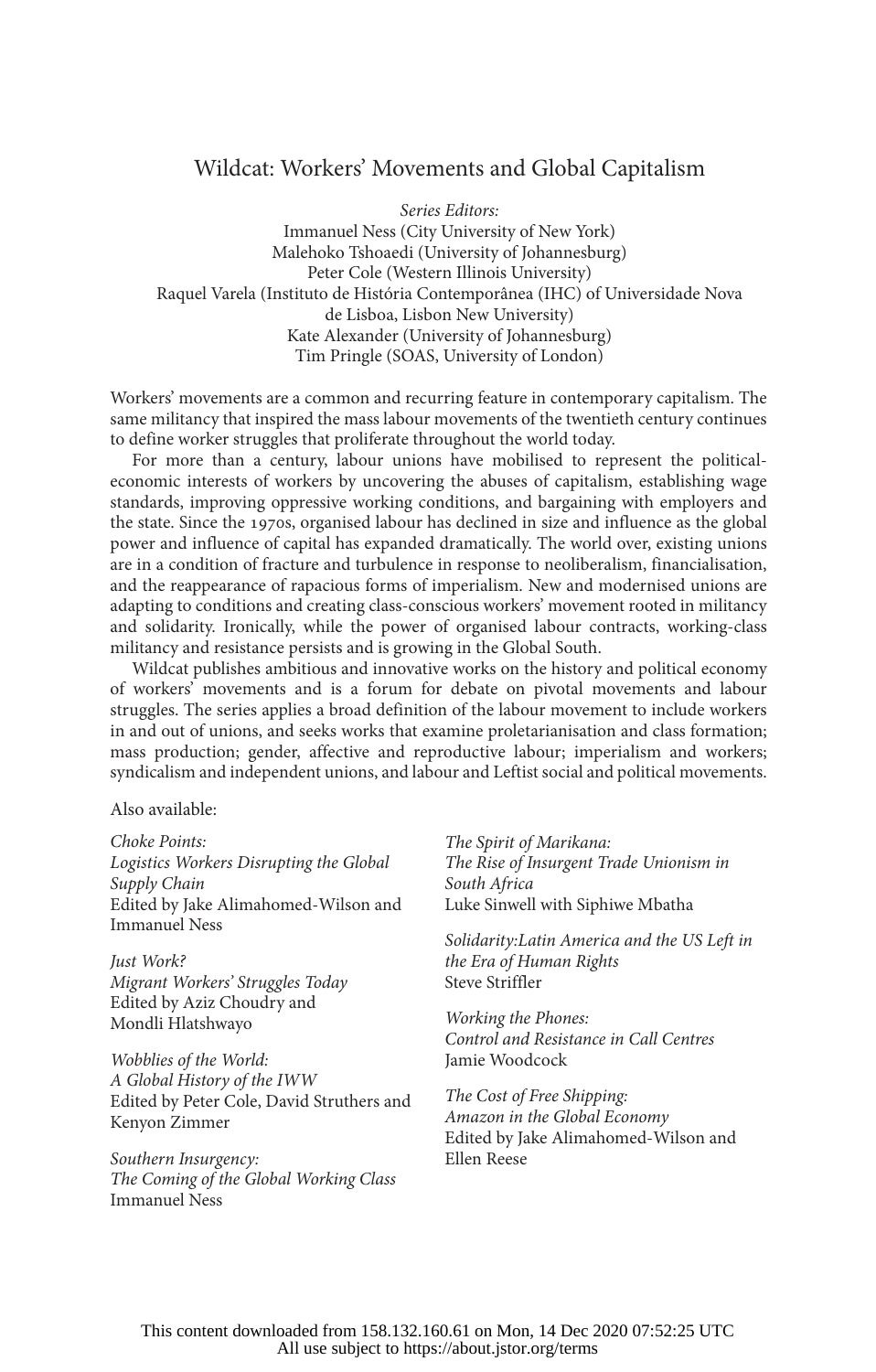# Workers' Inquiry and Global Class Struggle

### Strategies, Tactics, Objectives

Edited by Robert Ovetz

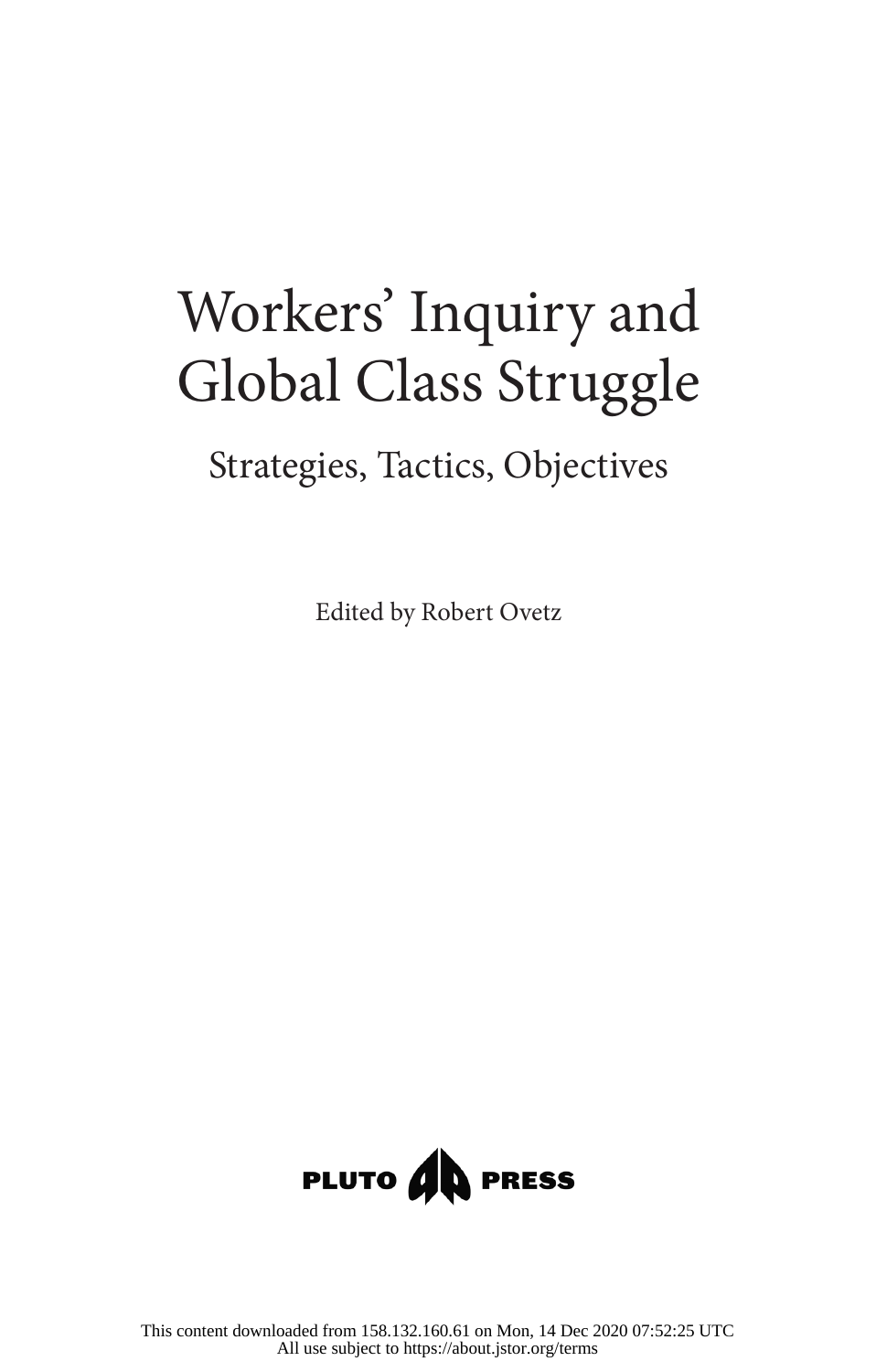First published 2021 by Pluto Press 345 Archway Road, London N6 5AA

www.plutobooks.com

Copyright © Robert Ovetz 2021

The right of the individual contributors to be identified as the authors of this work has been asserted by them in accordance with the Copyright, Designs and Patents Act 1988.

British Library Cataloguing in Publication Data A catalogue record for this book is available from the British Library

ISBN 978 0 7453 4084 5 Hardback ISBN 978 0 7453 4086 9 Paperback ISBN 978 1 7868 0644 4 PDF eBook ISBN 978 1 7868 0646 8 Kindle eBook ISBN 978 1 7868 0645 1 EPUB eBook

This book is printed on paper suitable for recycling and made from fully managed and sustained forest sources. Logging, pulping and manufacturing processes are expected to conform to the environmental standards of the country of origin.

Typeset by Stanford DTP Services, Northampton, England

Simultaneously printed in the United Kingdom and United States of America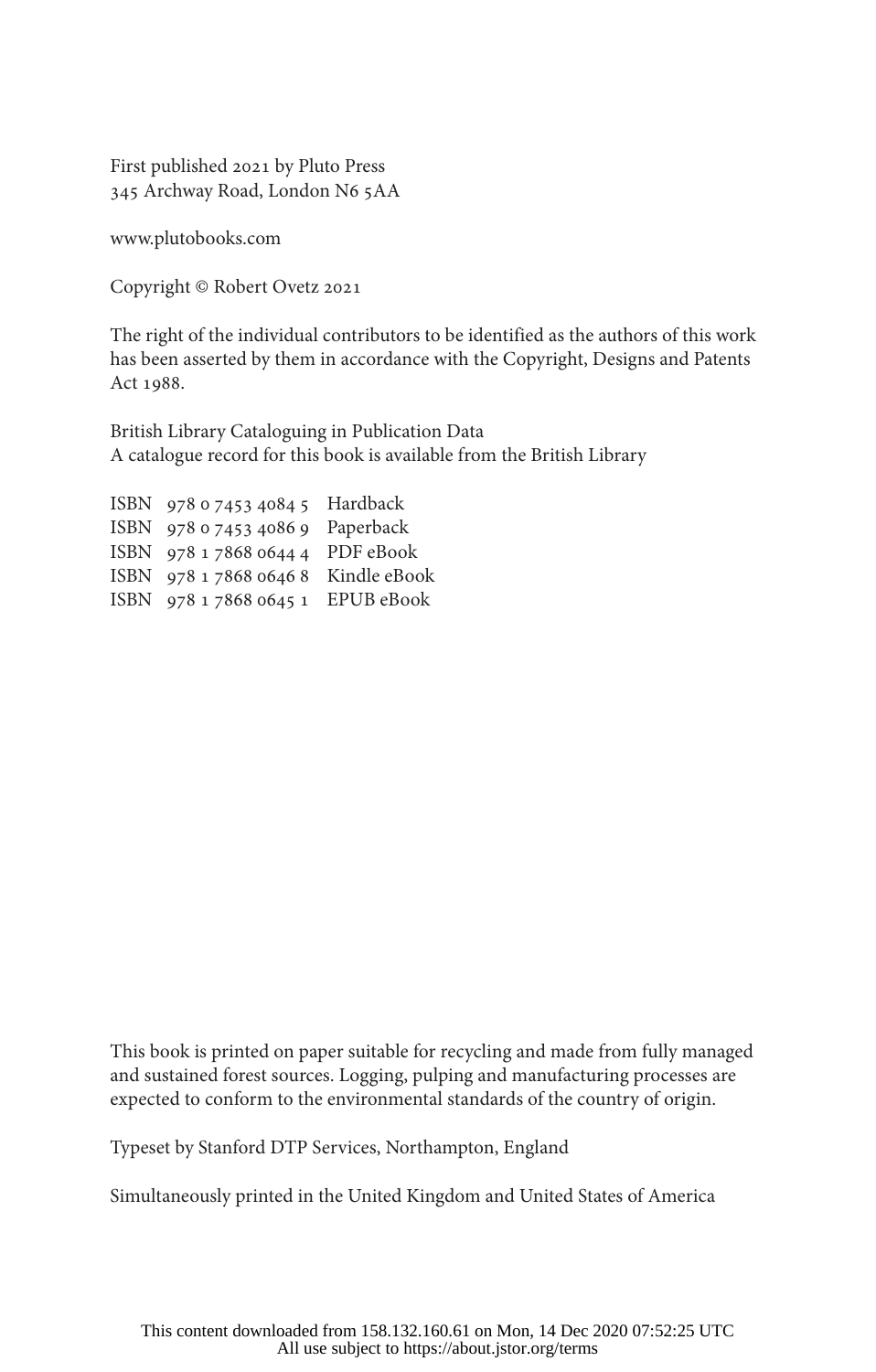### **Contents**

|                | List of Figures and Tables<br>Acknowledgments                                                                                                                                         | vii<br>viii |
|----------------|---------------------------------------------------------------------------------------------------------------------------------------------------------------------------------------|-------------|
|                | Introduction<br>Robert Ovetz                                                                                                                                                          | 1           |
|                | PART I: TRANSPORT AND LOGISTICS                                                                                                                                                       |             |
| $\mathbf{1}$   | <i>Camioneros:</i> The Argentine Truckers' Union that Can<br>Paralyze the Country<br>Dario Bursztyn                                                                                   | 43          |
|                | 2 When Class Unionism Leads to Working-Class<br>Recomposition: The Case of TÜMTİS in Turkey<br>Alpkan Birelma                                                                         | 64          |
| 3              | Resisting Sexism and Racism in Italian Logistics Worker<br>Organizing<br>Anna Curcio                                                                                                  | 90          |
|                | PART II: EDUCATION, CALL CENTERS, CLEANERS,<br>PLATFORM WORK, AND GAMERS                                                                                                              |             |
| $\overline{4}$ | Making Threats: Credible Strike Threats in the US,<br>2012-2016<br>Robert Ovetz                                                                                                       | 105         |
|                | 5 The Self-Organization of the Mexican Multitude Against<br>Neoliberal State Terror: The CNTE Dissident Teachers'<br>Movement Against the 2013 Education Reform<br>Patrick Cuninghame | 148         |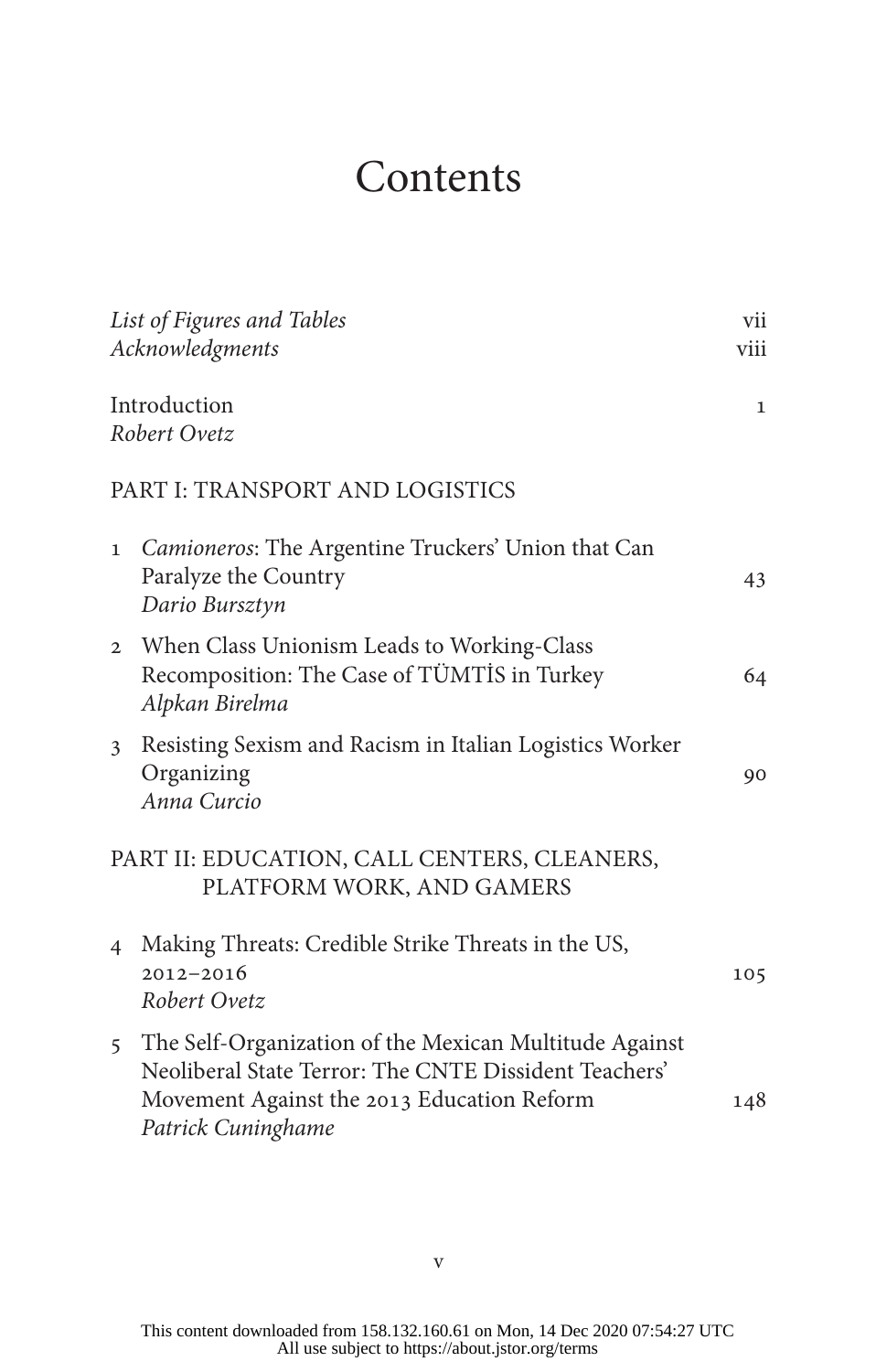| 6 | Notes from Below: A Brief Survey of Class Composition<br>in the UK<br>Callum Cant, Sai Englert, Lydia Hughes, Wendy Liu,<br>Achille Marotta, Seth Wheeler, and Jamie Woodcock | 174        |
|---|-------------------------------------------------------------------------------------------------------------------------------------------------------------------------------|------------|
|   | PART III: MANUFACTURING AND MINING                                                                                                                                            |            |
| 7 | Worker Organizing in China: Challenges and Opportunities 197<br>Jenny Chan                                                                                                    |            |
|   | 8 Self-Organizing is Breathing Life into Workers' Struggles in<br>South Africa<br>Shawn Hattingh and Dr. Dale T. McKinley                                                     | 218        |
|   | 9 Towards a Global Workers' Inquiry: A Study of Indian<br>Precarious Auto Workers<br>Lorenza Monaco                                                                           | 240        |
|   | <i>About the Authors</i><br>Index                                                                                                                                             | 261<br>265 |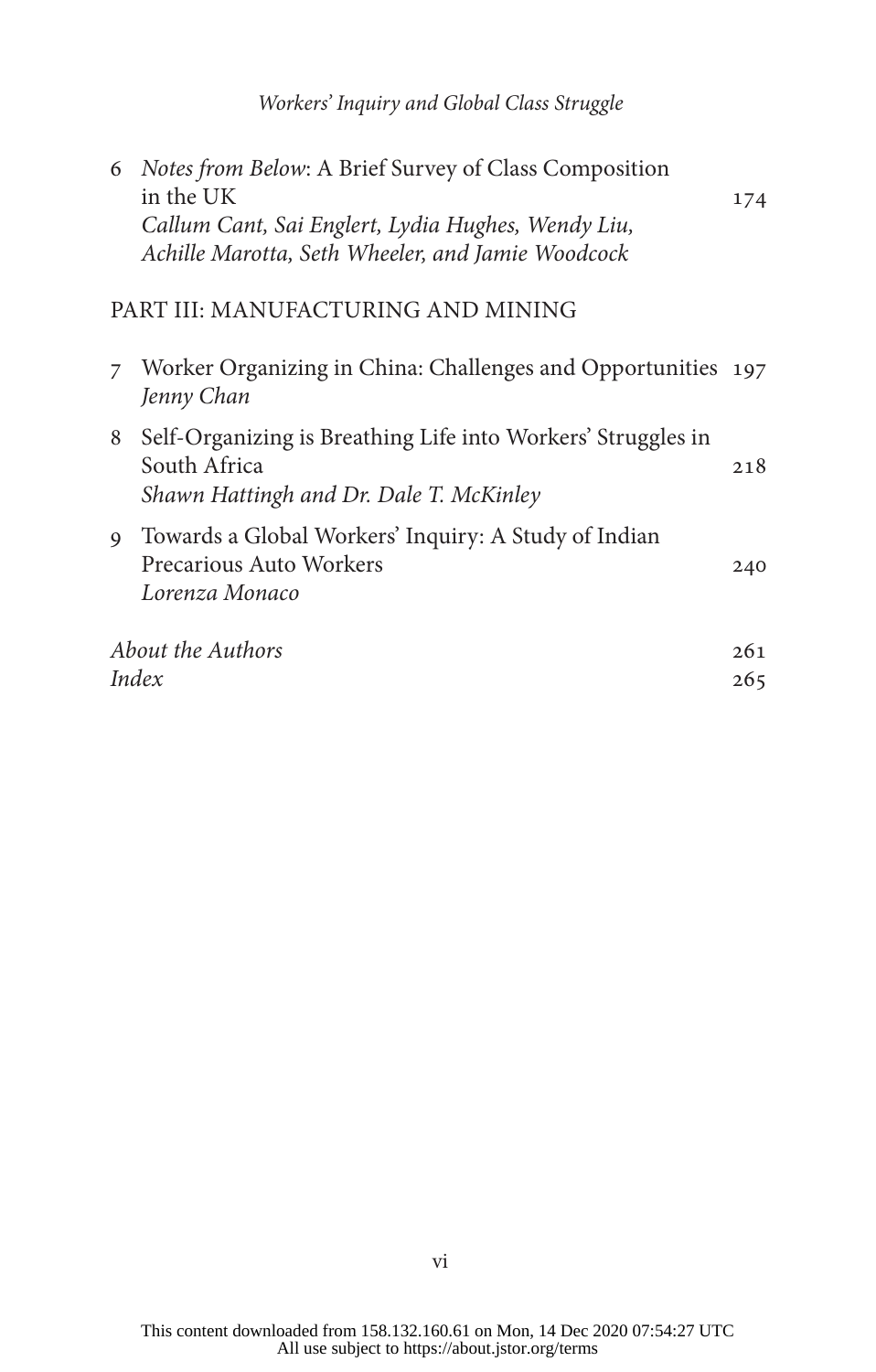## Worker Organizing in China: Challenges and Opportunities

*Jenny Chan*

Since the late 1970s, China's integration into the global economy has greatly transformed migration patterns, labor relations, and worker self-organizing. Under the auspices of the state, China's market reform has restructured the working class and reshaped the law and labor policy. Aggrieved workers have used both legal and extra-legal strategies to make economic and political demands. Despite some modest labor gains in wages and social insurance benefits, workers' ability to organize remains severely restricted by employers and by the government. In times of crisis, workers have sought to establish self-help groups and reached out to labor activists for support. This chapter, in part based on the author's participation in cross-border labor rights groups in Hong Kong and the mainland, will assess the changing relationship between the Chinese state, labor, and capital over the past four decades. In this way, it could be said to be a workers' inquiry from above into the evolving technical composition of capital and workers' self-organized efforts to recompose their power in China.

Repression and relaxation oscillate in political governance. Chinese authoritarianism is strong and resilient despite widespread instabilities. The authorities have suppressed autonomous worker organizations while also opening some spaces for material concessions and policy improvements, thereby preserving the one-party rule even after the Soviet Union and Eastern Europe communist regimes had collapsed (Selden and Perry 2010; Lee 2014; Wedeman 2019; Howell and Pringle 2019). So far most worker-led actions have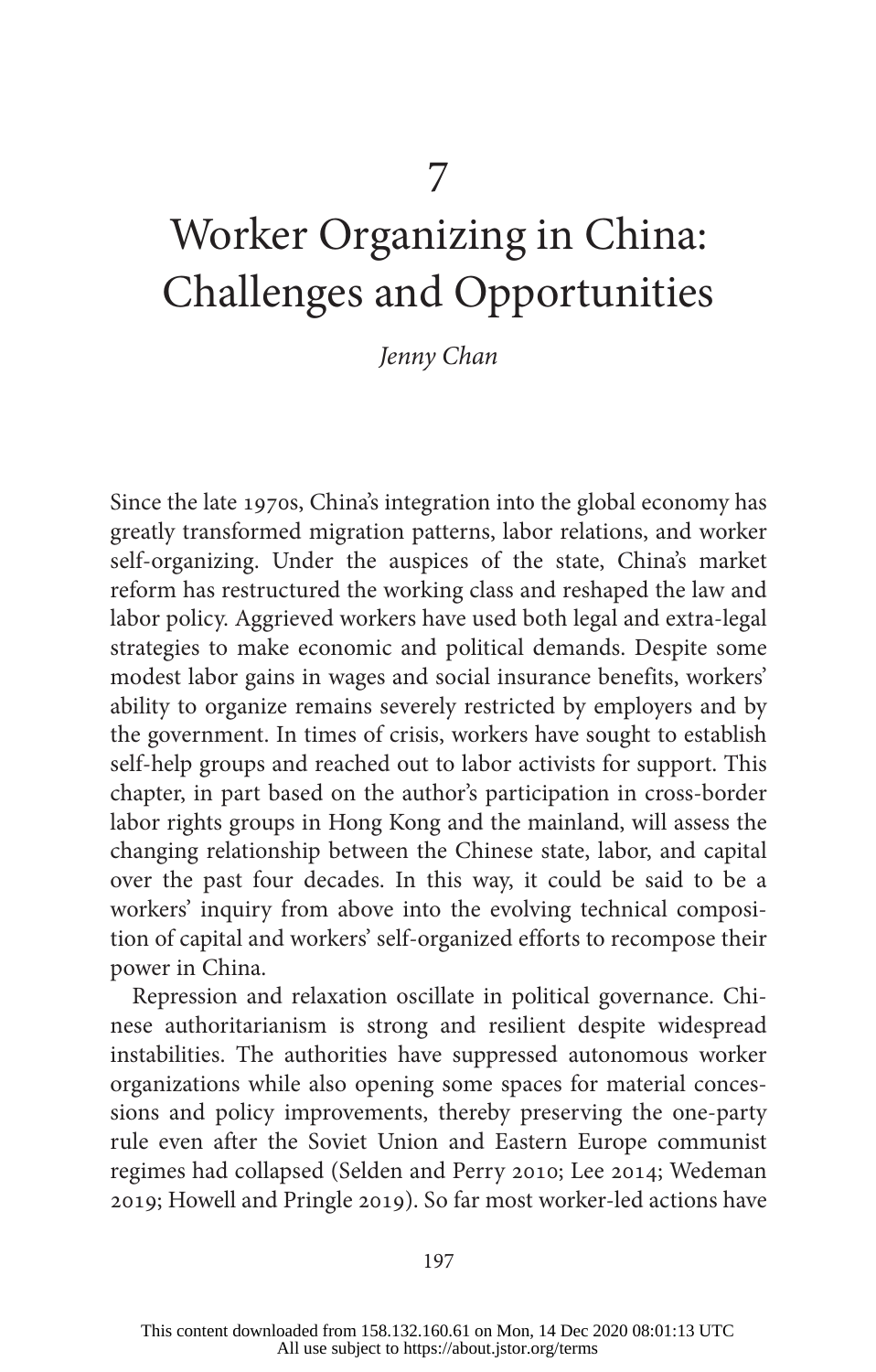### *Jenny Chan*

been short-lived and eventually broken up. However, a transformation of worker leaders and their followers has also been taking place that has fueled the demand for more inclusive rights such as the right to unionize.

This chapter begins by exploring workers' attempts to organize independent unions amid the broader pro-democracy student movement and its brutal crackdown in spring 1989. During the 1990s and 2000s, in the face of moral condemnation, the reformminded leadership deepened enterprise restructuring by shedding tens of millions of state sector jobs. Affected workers and pensioners, driven by a feeling that Chinese socialism was betrayed, staged waves of anti-privatization protests and demonstrations but were largely defeated. At the same time, rural migrants, who have become the mainstay of the export-oriented industry, have risen to resist systemic abuses and class exploitation. In restoring industrial harmony and boosting its legitimacy, the state has expanded legal rights protection and grievance redress mechanisms for hundreds of millions of workers. Important pro-labor measures aside, the central problem of worker representation has remained unresolved. Accordingly, in the absence of union leadership, workers organized to bargain collectively with employers. With the tightening grip of the Xi administration on civil society since 2013, worker organizing, including non-governmental organizations (NGO) and student activism, have been greatly controlled. The chapter concludes by reflecting on the challenges and opportunities for the development of a labor movement in a globalized China.

#### contentious politics and independent unionism in 1989

In the course of China's capitalist transition, economic livelihood was a major concern among working-class people. Between 1986 and 1988, ordinary residents in Beijing and in many other Chinese cities shouldered the rising costs of living resulting from bureaucratic corruption and runaway inflation. In the workplace, factory directors pitted workers against each other to increase output and labor productivity. Grievances accumulated over unequal pay and unfair work practices, among other specific disputes centering on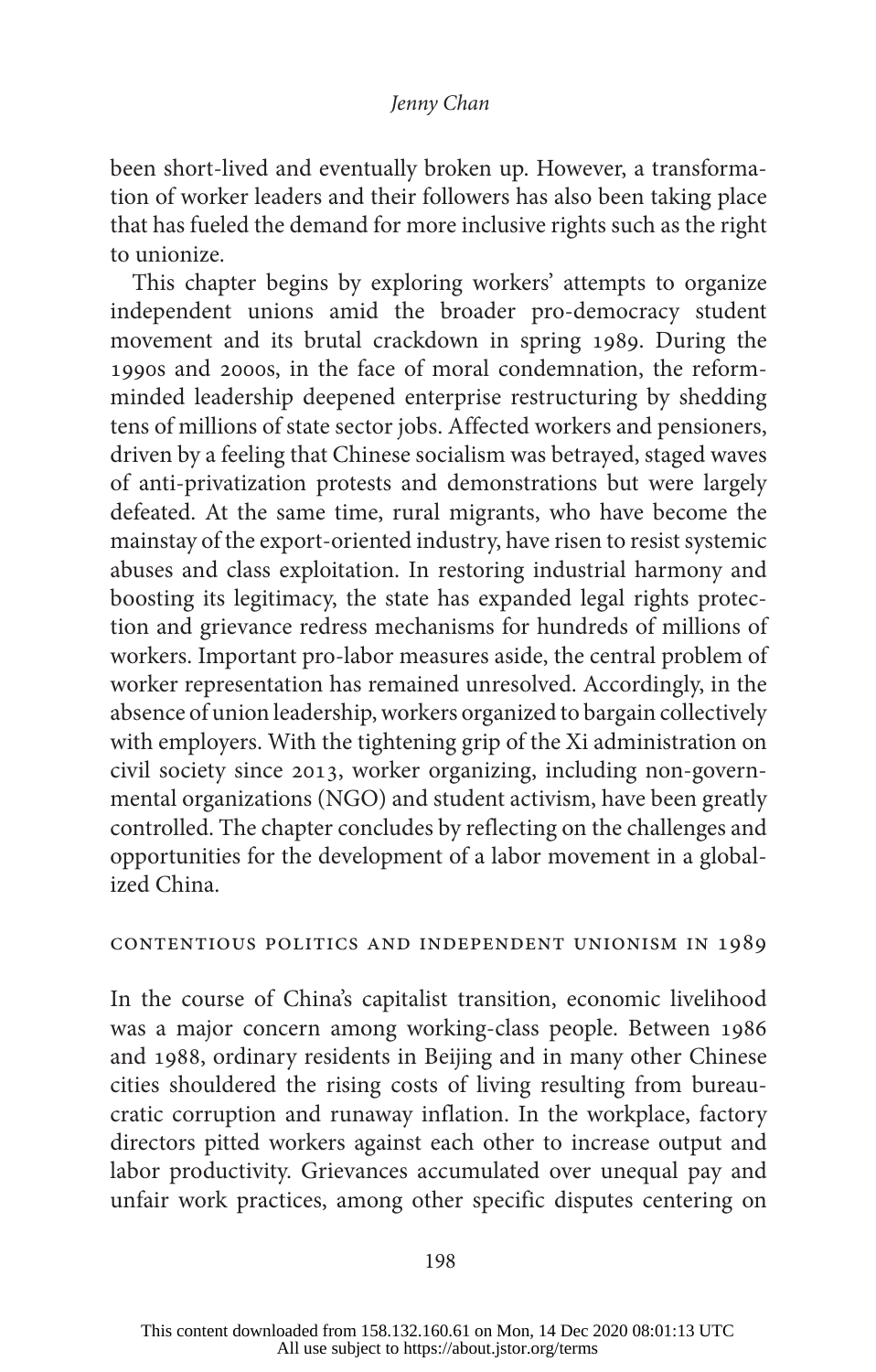job responsibilities, labor discipline, and women workers' rights. The rising discontent was expressed by a shoe factory worker who told a journalist, "I cannot afford a decent life so naturally there is anger in me … When I hear our leaders speak of 'reform', I know that means the price of food is about to increase … [Inflation and corruption make] rich men of party cadres and leave the masses behind" (cited in Walder 1989: 34). The balance of power has indeed been shifting from the working masses to the management.

In the spring of 1989, emboldened by the university students' call for democracy and liberty, workers demanded the resignation of their dictator-like directors. In their workplaces and residential quarters, they aggregated demands through face-to-face meetings and coordinated protest actions. At a larger scale, the Beijing Workers' Autonomous Federation, an independent worker-led organization, called for price stabilization, opposition to political oligarchy, and freedom of association (Walder and Gong 1993). While workers had been excluded from student organizations during the early stages of the movement, the emerging unity between workers and student activists clearly presented a threat to the regime. In the eyes of the government, the "political turmoil" was the largest since the birth of the People's Republic of China in 1949 (Saich 1990: 199).

Following the bloody crackdown on the popular movement on June 4, 1989 in Tiananmen Square, the Beijing leaders took both repressive and conciliatory approaches to put things in order. Prominent worker organizers and student leaders were arrested and imprisoned, while a few others were forced into exile. State surveillance at the workplace and in local neighborhoods was strengthened with military backing, thereby consolidating the topmost leadership (Lee and Hsing 2010). At the same time, the reformers established new mechanisms to guarantee workers' basic rights to redress grievances while speeding up economic reform to attract investment and secure export markets to boost growth. The broad direction was to liberalize the economy by encouraging competition and raising income for the majority, so much so that inefficient firms were shut down on a massive scale. This state-guided economic restructuring process resulted in contradictory outcomes, including job losses for many.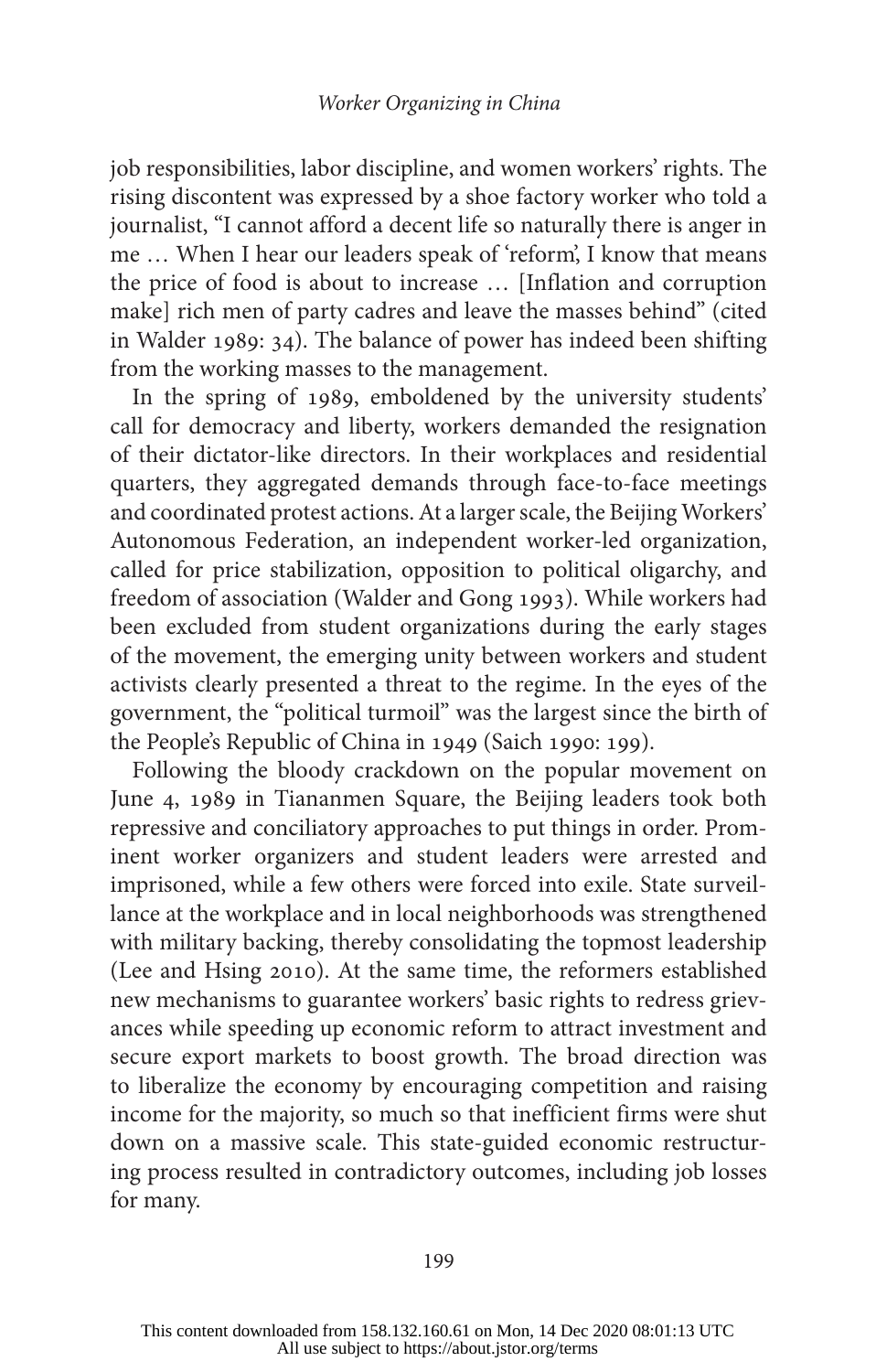#### *Jenny Chan*

### workers' plights, protests, and strikes

By 2002, over 60 million urban workers had been laid off as a result of the privatization and reorganization of state firms. This amounted to "a 44 percent reduction of the 1993 state sector workforce within a 10-year period" (Hurst 2009: 16). Official statistics also showed that state sector jobs as a share of urban employment fell sharply from "76 percent in 1995 to 41 percent in 2000 to only 27 percent in 2005" (Park and Cai 2011: 17). Simultaneously, state bank loans and subsidies were provided to new private investors and foreign enterprises, alongside large state firms. Labor relations have become more unstable with the end of job tenure for state sector workers and the intensified competition for profits between firms.

During this period, disgruntled workers engaged in anti-privatization campaigns to fight for their rights and interests. Government statistics showed that the number of "mass incidents," which covered strikes, protests, riots, demonstrations, collective petitions, and other forms of civil unrest, were on the rise. The cases of mass incidents stood at 8,700 in 1993, increased to 32,000 in 1999, and surpassed 58,000 in 2003 (Tanner 2005: 2). In 2005, the number reached 87,000, an average of 240 incidents each day (Xinhua 2006). These documented mass incidents were carried out by workers *and* many others over a wide range of issues, ranging from unpaid wages to land seizures and environmental degradation. These rapidly rising numbers indicate that social conflicts and class inequalities were getting more serious.

Not only state workers but also rural migrants had taken collective action in intolerable situations, although they had *not* united to form a common front. In other words, they did not succeed in recomposing their class power to successfully advance their claims and respond to the newly emerging technical composition of capital. Intra-class fragmentation and intra-group divisions were not overcome. The rights entitlement of urban workers varied widely according to their financial standing, the organizational capacities of their work organizations, and their own rank and seniority. While some workers would accept the compensation agreements, others rejected them (Lee 2007; Philion 2009). In the absence of strong leadership and mobilization,